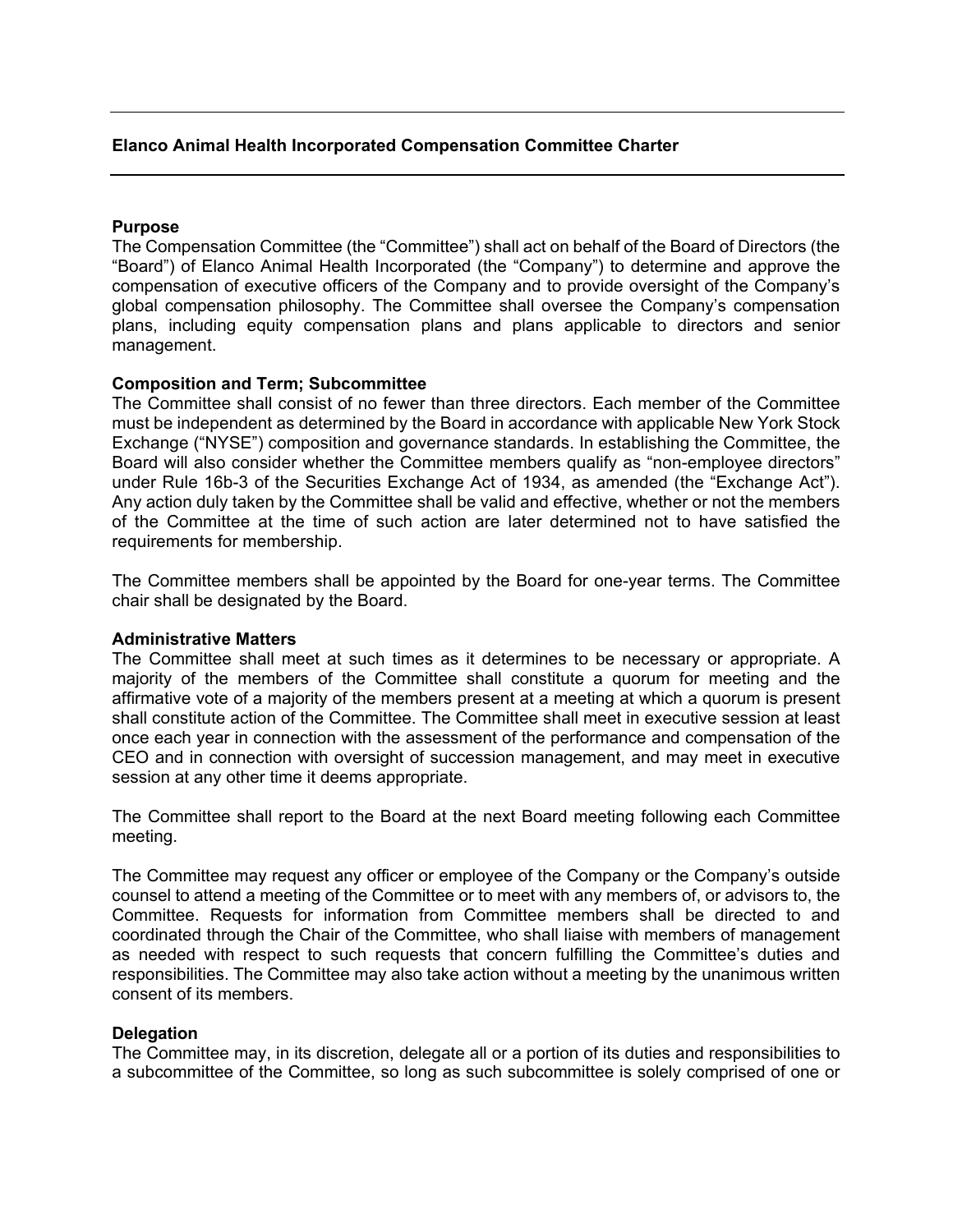more members of the Committee and such delegation is not otherwise inconsistent with law and applicable rules and regulations of the Securities and Exchange Commission and the NYSE.

# **External Resources**

The Committee may, in its sole discretion, employ (at the Company's expense), a compensation consultant, independent legal counsel and other outside advisors to assist the Committee in the execution of the responsibilities in this charter. The Committee shall have the sole authority to approve the fees to be borne by the Company, and other retention terms with respect to such compensation consultant, independent legal counsel and other outside advisors. Subject to the exceptions described in Section 303A.05 of the NYSE listed company manual, in selecting a compensation consultant, independent legal counsel and other outside advisors, the Committee must take into consideration all factors relevant to that person's independence from management, including factors specified in Section 303A.05(c) of the NYSE listed company manual.

## **Duties and Responsibilities**

The Committee shall have the following duties and responsibilities:

- 1. Together with the independent chairman of the Board of Directors, review and approve the goals and objectives relevant to the performance of the CEO, evaluate the CEO's performance in light of those goals and objectives, and based on such evaluation, determine and approve (subject to ratification by the independent members of the Board of Directors) each element of the CEO's compensation.
- 2. Review and approve the compensation of each other executive officer of the Company. The Committee's responsibilities in connection with establishing the total compensation of the CEO and other executive officers shall include, without limitation:
	- Approving the Company's compensation philosophy and strategy;
	- Approving the selection of peer companies for compensation purposes;
	- Approving any perquisites that may be provided to executive officers;
	- Approving terms of any compensation or benefits arrangements, including employment, separation and severance arrangements, for executive officers; and
	- Approving any change-in-control compensation and benefit arrangements applicable to executive officers and other employees.
- 3. Review at least annually and recommend to the Board for its approval of non-employee director compensation.
- 4. Oversee the Company's annual compensation plans covering executive officers, including, but not limited to, incentive plans, deferred compensation plans and management stock plans (including approving employees eligible to participate and the level of participation of each such employee, establishing the performance metrics for incentive plans, and approving Company results relative to the metrics). The Committee may delegate authority with respect to these plans to members of senior management, consistent with applicable law, except that no authority may be delegated to senior management with respect to (i) any element of the compensation of executive officers or directors or (ii) the equity compensation of officers subject to Section 16(b) of the Exchange Act.
- 5. In accordance with applicable rules and regulations, submit the Compensation Committee Report for inclusion in the Company's proxy statement (or other appropriate filings) that